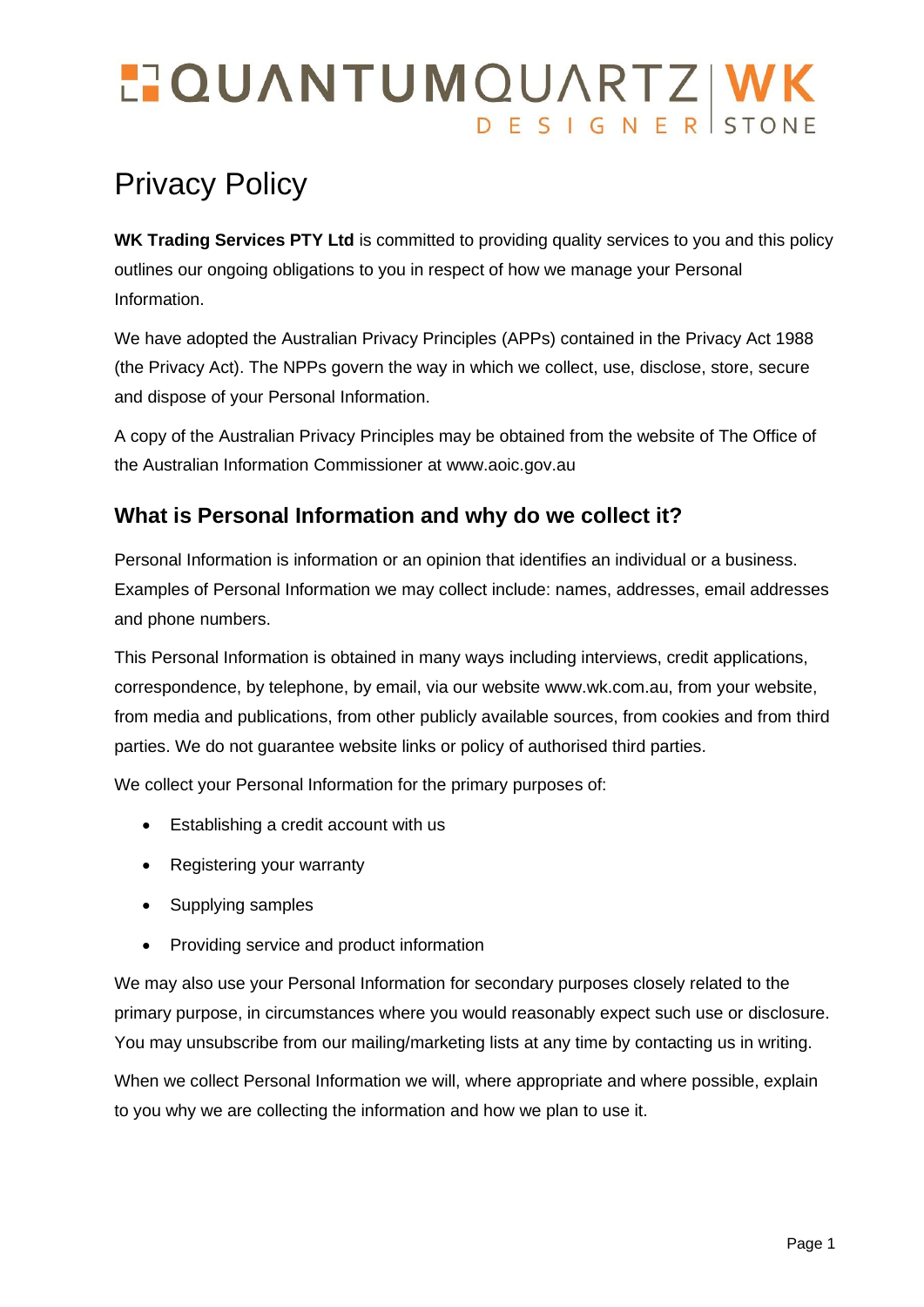#### **Sensitive Information**

Sensitive information is defined in the Privacy Act to include information or opinion about such things as an individual's racial or ethnic origin, political opinions, membership of a political association, religious or philosophical beliefs, membership of a trade union or other professional body, criminal record or health information. We do not collect any sensitive information.

# **Third Parties**

Where reasonable and practicable to do so, we will collect your Personal Information only from you. However, in some circumstances we may be provided with information by third parties. In such a case we will take reasonable steps to ensure that you are made aware of the information provided to us by the third party.

# **Disclosure of Personal Information**

Your Personal Information may be disclosed in a number of circumstances including the following:

- Third parties where you consent to the use or disclosure; and
- Where required or authorised by law.

#### **Security of Personal Information**

Your Personal Information is stored in a manner that reasonably protects it from misuse and loss and from unauthorized access, modification or disclosure.

When your Personal Information is no longer needed for the purpose for which it was obtained, we will take reasonable steps to destroy or permanently de-identify your Personal Information. However, most of the Personal Information is or will be stored in client files which will be kept by us for a minimum of 7 years.

#### **Access to your Personal Information**

You may access the Personal Information we hold about you and to update and/or correct it, subject to certain exceptions. If you wish to access your Personal Information, please contact us in writing.

WK Management Services PTY Ltd will not charge any fee for your access request, but may charge an administrative fee for providing a copy of your Personal Information.